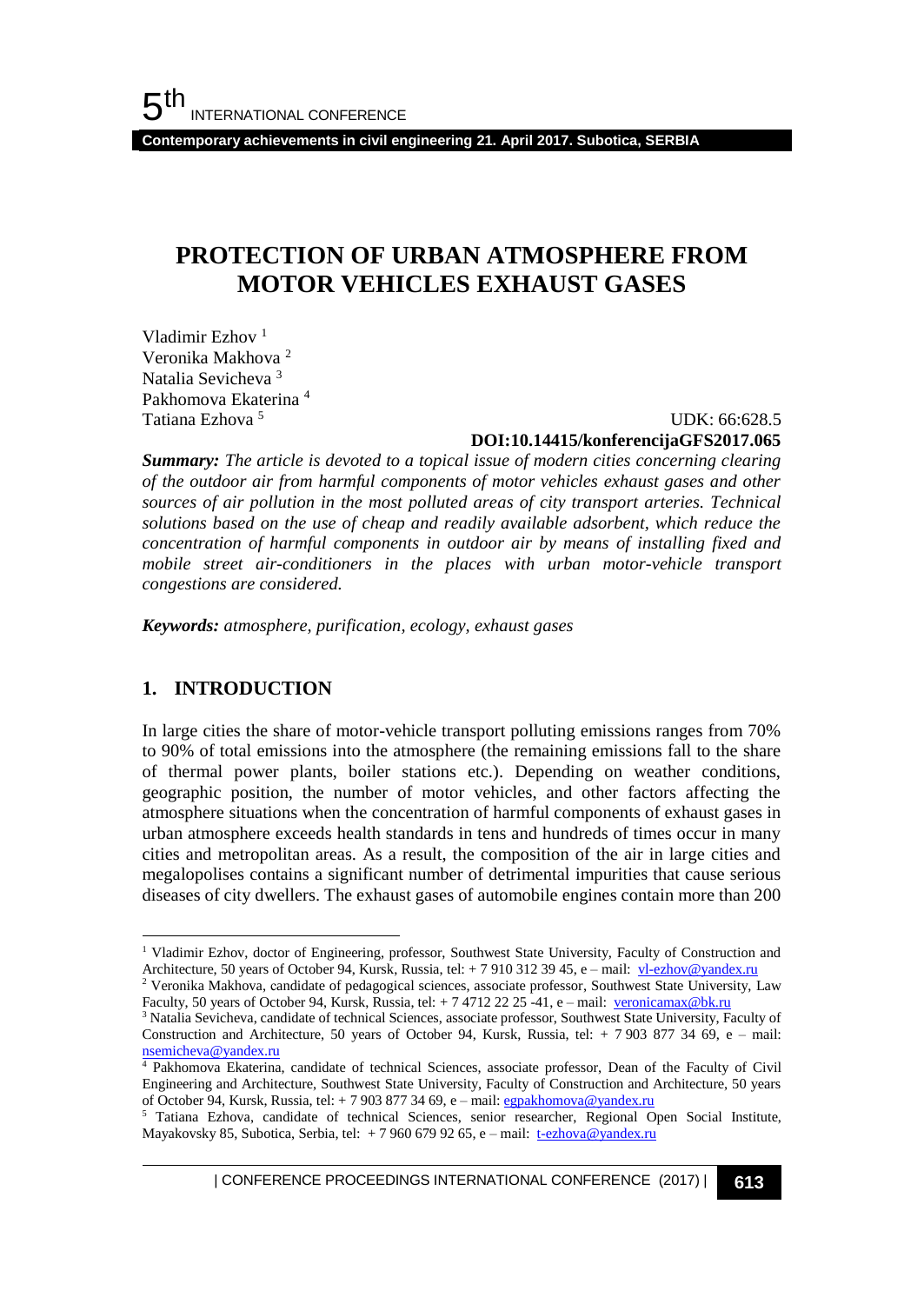substances, most of which are toxic. The main components of vehicle exhaust gases are nitrogen ( $N_2$ ), oxygen ( $O_2$ ), water vapour ( $H_2O$ ), carbon oxides ( $CO_2$ ) and  $CO$ ), sulfur oxides  $(SO_x)$ , nitrogen oxides  $(NO_x)$ , polycyclic (surface-active substances), hydrocarbons, aldehydes, soot, benzapyrene, ozone, etc. However, despite the prohibition of leaded gasoline use, lead content in urban air is quite high. Moreover, exhaust gases, especially from diesel engines, give unpleasant smell to the outdoor air. The role of road transport in the air pollution is caused not only by the quantity of emissions, but also by the fact that the exhaust gases are emitted directly into the surface layer of the atmosphere, where the wind speed is insignificant and gases disperse poorly in contrast to the industrial enterprises and power plants emissions delivered through high chimney stacks. In addition, the bulk of the exhaust pollutants are heavy gases with the specific gravity more than the one of the air that causes them to accumulate in the lower layers of the atmosphere, namely at the level of cars and pedestrians [1, p. 86-90, p. 155]. Along with a high content of harmful components of automobile exhaust gases street air also contains a significant amount of harmful gaseous and suspended particles, presence of which is due to the activities of urban life support systems and industrial enterprises work. An important factor affecting the life and health of urban population (especially in metropolises) is aeroionic state of urban air. It is known that the comfortable state of air environment is determined not only by its temperature, humidity, fluidity and cleanliness, but also by the concentration and composition of aeroions (ionic concentration). Air quality is characterized by the concentration of light aeroions. So, in mountain and resort areas the concentration of light aeroions is up to 2500/cm3, whereas in big cities it does not exceed 200-300/cm3 [2, p. 68-73]. Protection of the ecological state of urban atmosphere is a complex of organizational and technological measures. However, these measures do not include clearing of the outdoor air in the places with the high congestion of motor vehicles. A significant obstacle that does not allow carrying out large-scale activities aimed at the purification of outdoor air from harmful components of exhaust gases is that there are no cheap and available reagents for their implementation.

For the implementation of the measures aimed at the purification of outdoor air from harmful components this paper proposes technical solutions based on the use of granulated blast furnace slags as an adsorbent of harmful components [3]-[5]. For the implementation of these solutions the designs of street air-conditioners for above-ground and underground (fixed and mobile) location have been developed. Granulated blast furnace slag (metallurgical pumice) is a fine-grained material in the form of porous, vitreous or crystalline granules with an average size of 2-8 mm. Slag density depending on its composition is 2.8-3.0  $g/cm<sup>3</sup>$ , hardness of the grains is 5-8 kg/cm<sup>2</sup>. The chemical composition of the slag, depending on the composition of the original ore and the type of the produced iron, ranges widely; it may contain  $30-49\%$  of CaO;  $4,5-20\%$  of Al<sub>2</sub>O<sub>3</sub>; 33-44% of  $SiO_2$ ; 0.3-0.8% of Fe<sub>2</sub>O<sub>3</sub>; 1.5-15% of MgO; 0.3-3.0% of MnO [6].

The main characteristics of blast furnace slag are porosity, basicity factor, hydraulic properties, and activity.

The porosity of blast furnace slag *P* was determined by the formula (1):

$$
P = (1 - \frac{\rho_V}{\rho_t}) \times 100\%
$$
 (1)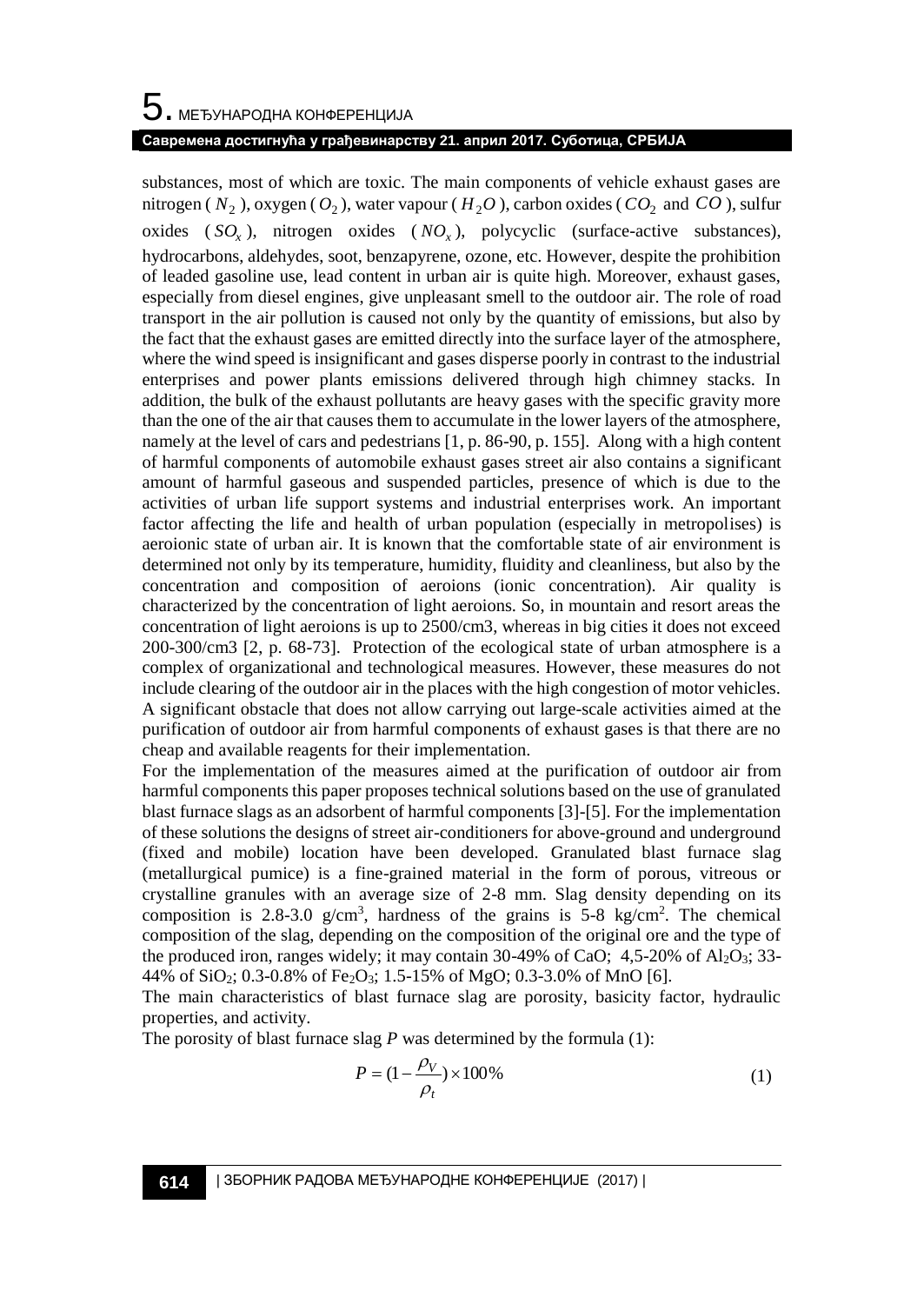### **Contemporary achievements in civil engineering 21. April 2017. Subotica, SERBIA**

where  $\rho_{v}$  is the true specific gravity of the slag, kg/m<sup>3</sup>;

 $\rho_t$  is the apparent specific gravity of the porous sample, kg/m<sup>3</sup>;

$$
\rho_V = \frac{m}{V} \tag{2}
$$

*m* is the mass of the sample with pores, kg;

*V* is the volume of the sample with pores,  $m^3$ .

The sample volume was determined by measuring [7]. We obtained that the average porosity of the slag used was 60%. The pore size ranged from 1.0mm to 0.1mm, which corresponds to macropores.

Slag basicity factor is the characteristic of the activity of metallurgical slags and their stability during lime dissolution. It is determined as the ratio of the content of basic oxides in the slag to the content of acidic ones. When  $B_f < 1$ , the slags are considered to be acidic and are not affected by lime dissolution; when  $B_f > 1$ , the slags are considered to be basic and are prone to lime dissolution. The basicity factor was determined by the formula (3):

$$
M_0 = \frac{CaO + MgO}{SiO_2 + Al_2O_3}
$$
\n<sup>(3)</sup>

Since harmful impurities  $(SO_x, CO_x, NO_x)$  have acidic properties in exhaust gases, blast furnace slag with basicity factor  $B_f > 1$  should be used in the process of their purification. The hydraulic properties of blast furnace slag are measured using quality factor (Q), which is determined by the formula (4, 5):

when the content of magnesium oxide is less than 10%:

$$
Q = \frac{CaO + Al_2O_3 + MgO}{SiO_2 + TiO_2}
$$
\n<sup>(4)</sup>

when the content of magnesium oxide is more than 10%:

$$
Q = \frac{CaO + Al_2O_3 + 10}{SiO_2 + TiO_2 + (MgO - 10)}
$$
\n(5)

| Factor                                                         | Grade Standard |      |               |
|----------------------------------------------------------------|----------------|------|---------------|
|                                                                |                |      |               |
| Quality factor, not less than                                  | 1.65           | 1.45 | 1.20          |
| The content of aluminium oxide<br>$(Al2O3)$ , %, not less than | 8.0            | 7.5  | No limitation |
| The content of magnesium oxide<br>$(MgO)$ , %, not more than   | 15.0           | 15.0 | 15.0          |
| The content of titanium dioxide $(TiO2)$ ,<br>%, not more than | 4.0            | 4.0  | 4.0           |
| The content of manganese (II) oxide<br>(MnO), %, not more than | 2.0            | 3.0  | 4.0           |

*Table 1 Grades of Blast Furnace Slag*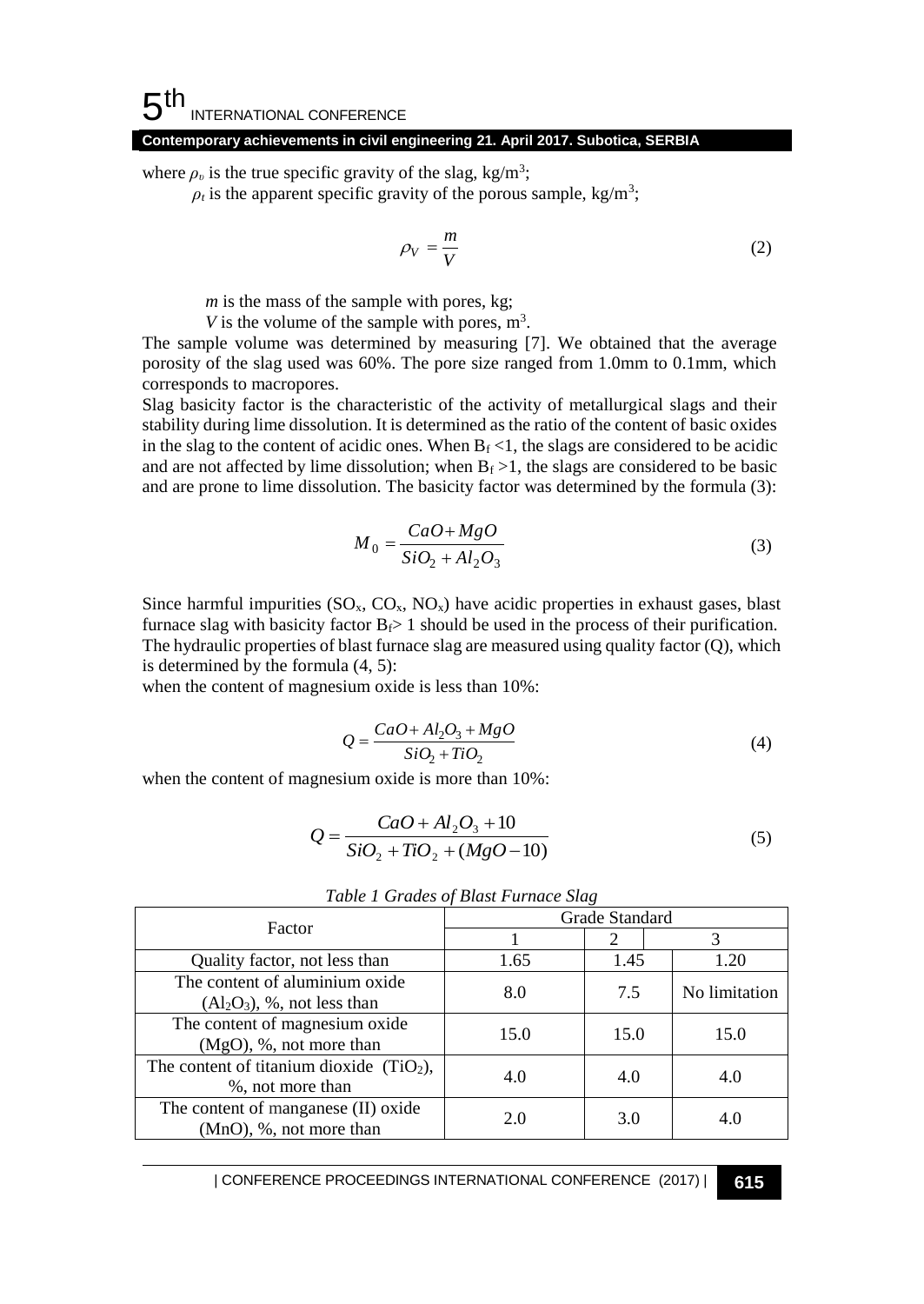### **Савремена достигнућа у грађевинарству 21. април 2017. Суботица, СРБИЈА**

where Q is the quality factor; CaO,  $Al_2O_3$ , MgO, SiO<sub>2</sub>, TiO<sub>2</sub> are the contents of the oxides in the blast furnace slag in % on weight basis.

The activity of slag (the averaged value of the compressive strength of the hardened samples from fine-grained slag and water at 28 days) is  $7 \text{ kgf}/\text{cm}^2$ .

Depending on the quality factor and the chemical composition blast furnace slags are divided into three grades (classes) (Table 1) [8]:

Blast furnace slag of the 1<sup>st</sup> grade produced by Novolipetsk Steel (NLMK Group, Russia) was used for the experiment. Some of its characteristics were specified directly while preparing the experiment. The experimental results for the adsorption of nitrogen oxides (  $NO<sub>x</sub>$ ), carbon oxides ( $CO<sub>2</sub>$  and  $CO$ ) from the flue gases of heat generators show that the degree of purification for nitrogen oxides reaches 50-55%; for carbon dioxide it is 20- 25%; for carbon monoxide it is 15-20%. The experiments on the purification of exhaust gases of the internal combustion engine (with the same flow rate of exhaust gases and with the increased amount of the adsorbent) show similar results for the degree of purification for nitrogen oxides and carbon oxides, but for sulfur oxides ( *SO<sup>x</sup>* ) the degree of purification is 55-60%. The obvious advantages of blast furnace slag (metallurgical pumice) over other known adsorbents are:

1) the content of basic oxides (CaO, MgO, FeO) in blast furnace slag and the presence of acidic oxides  $(CO, CO_2, NO_x)$  in exhaust gases, which contribute to active processes of chemisorption;

2) no of by-products of the reaction during effective lifetime of the adsorbent;

3) blast furnace slag sanitary safety resulting from the technology of granulated blast furnace slag manufacturing (iron smelting is carried out at high temperatures);

4) longevity due to high mechanical strength; no cracking and dust formation;

5) simple technology of use and substitution of spent adsorbent for fresh;

6) low market price of the blast furnace slag compared to other adsorbents (the average price of 1t of granulated slag is 650 rubles (about \$11.6); the average price of 1t of activated carbon is 70,000 rubles (about \$1, 241.5). Characteristic features of the composition of the outdoor air in which ozone is found alongside with harmful components of exhaust gases of motor vehicles and also high solubility of carbon dioxide in water in comparison with the other components of air are used in the proposed technical solutions. This ensures a high rate of the reaction of oxidation of  $CO$  to  $CO<sub>2</sub>$ , NO to  $NO<sub>2</sub>$ , and  $SO<sub>2</sub>$  to  $SO<sub>3</sub>$  in the presence of ozone, which then dissolve readily in water to form  $HNO<sub>3</sub>$  and  $H<sub>2</sub>SO<sub>4</sub>$  [9, p. 316, 275], [6, p. 348]. Thus, in view of the well-developed porous structure and a high value of basicity factor, which give metallurgical pumice its basic properties [10, p. 423], [11, p. 163], adsorption of substances having acidic properties, including harmful components of exhaust gases of motor vehicles  $(NO<sub>x</sub>, SO<sub>x</sub>, CO<sub>x</sub>)$  takes place on the surface of its granules. The principle of the operation of the proposed outdoor air-conditioners can be seen in Fig. 1where an example of a mobile street air-conditioner is given. The purification of the outdoor air from harmful components of exhaust gases of motor vehicles and dust goes as follows. At first, mobile street air-conditioner (MSC) is carried on a truck chassis, or on a trailer (movable platform 24), placed at the edge of the traffic way and the pedestrian area of the busiest streets in such a way that the inlet 10 was turned towards the traffic way, and the outlet 13 was turned towards the pedestrian area; MSC should be connected to all communications (electricity, water supply and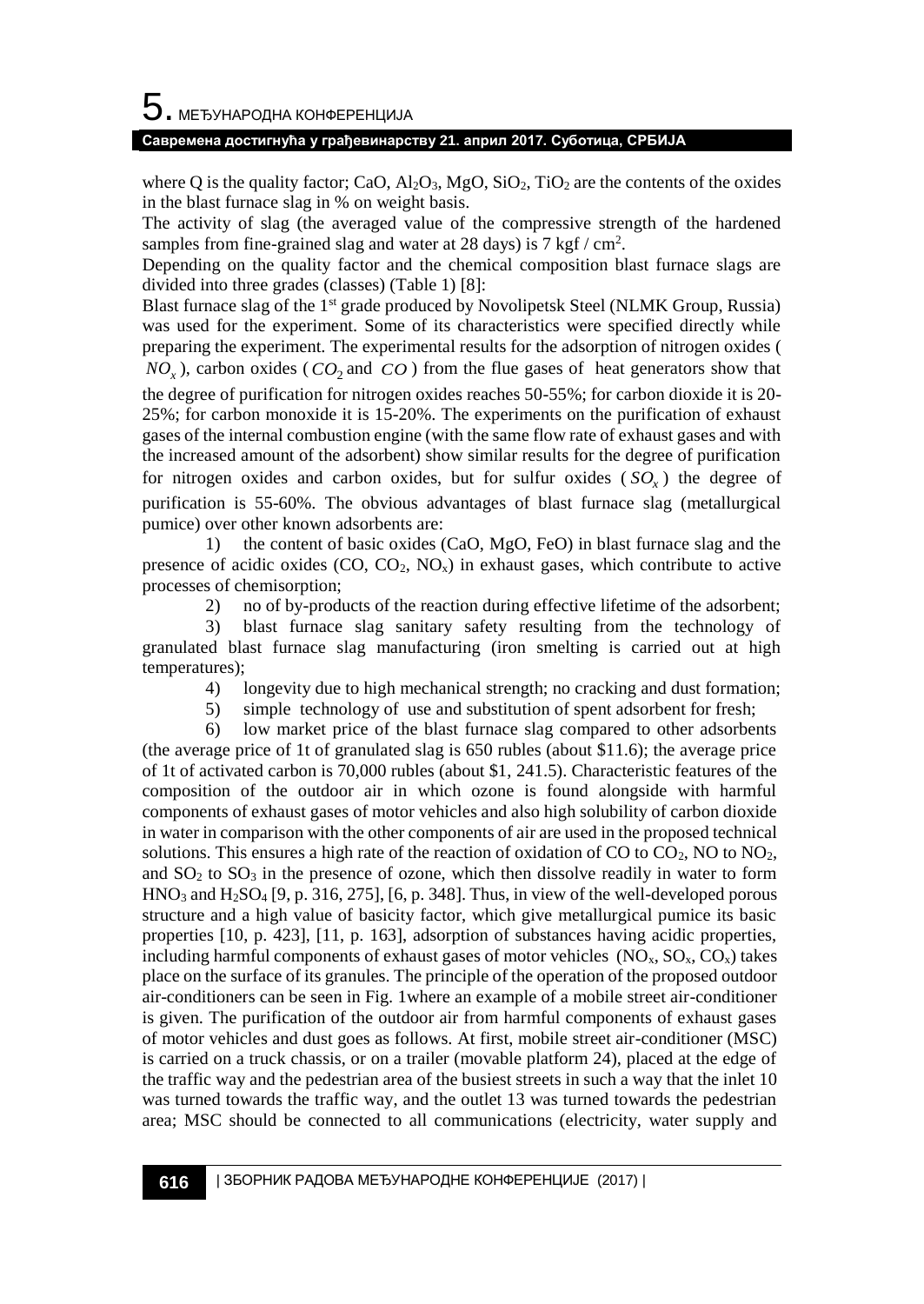### 5 th INTERNATIONAL CONFERENCE

### **Contemporary achievements in civil engineering 21. April 2017. Subotica, SERBIA**

sewer system). MSC may be used being on the movable platform 24 or may be taken from the platform 24, and installed on a special support (not shown in Fig. 1). MSC can be almost completely autonomous: power supply for fans and a pump can be provided by automobile electric generator and water can be brought in water lorries. In this case, only connection to the sewer system (through storm sewer system 25 or sewer manhole) should be provided. Outdoor air is sucked by the forced draft fan 12 through the grille 11 and the inlet pipe 10 into the air washer 8 where its indraft velocity drops rapidly; then the air moves upwards and, in cross-flow along the whole height of the air washer 8 it contacts with the particles of water coming from the nozzles of the spraying device 18, where it is humidified and partially cooled. The water, the amount of which is determined by the specified amount of absorbed harmful components from the outdoor air and its moisture content, is fed to the spraying device 18 by the feed pump 23 through the branch pipe 4 and delivery pipe line 17 with the open feedwater valve and closed flushing valve (these valves are not shown in Fig. 1).



*Figure 1. Mobile street air-conditioner: 1 – casing; 2 – roof; 3 – pot; 4,5 – branch pipes; 6 – skimming baffle; 7 – port; 8 – air washer; 9 – purifying compartment; 10 – inlet pipe; 11 – grille; 12 – forced draft fan; 13 – outlet pipe; 14 – grille; 15 – air ionizer; 16 – induced draft fan; 17 – delivery pipe line; 18 – spraying device; 19 – washing device; 20 – detachable perforated basket; 21 – metallurgical pumice granules; 22 – vertical door; 23 – feed pump; 24 –movable platform; 25 – storm sewer system.*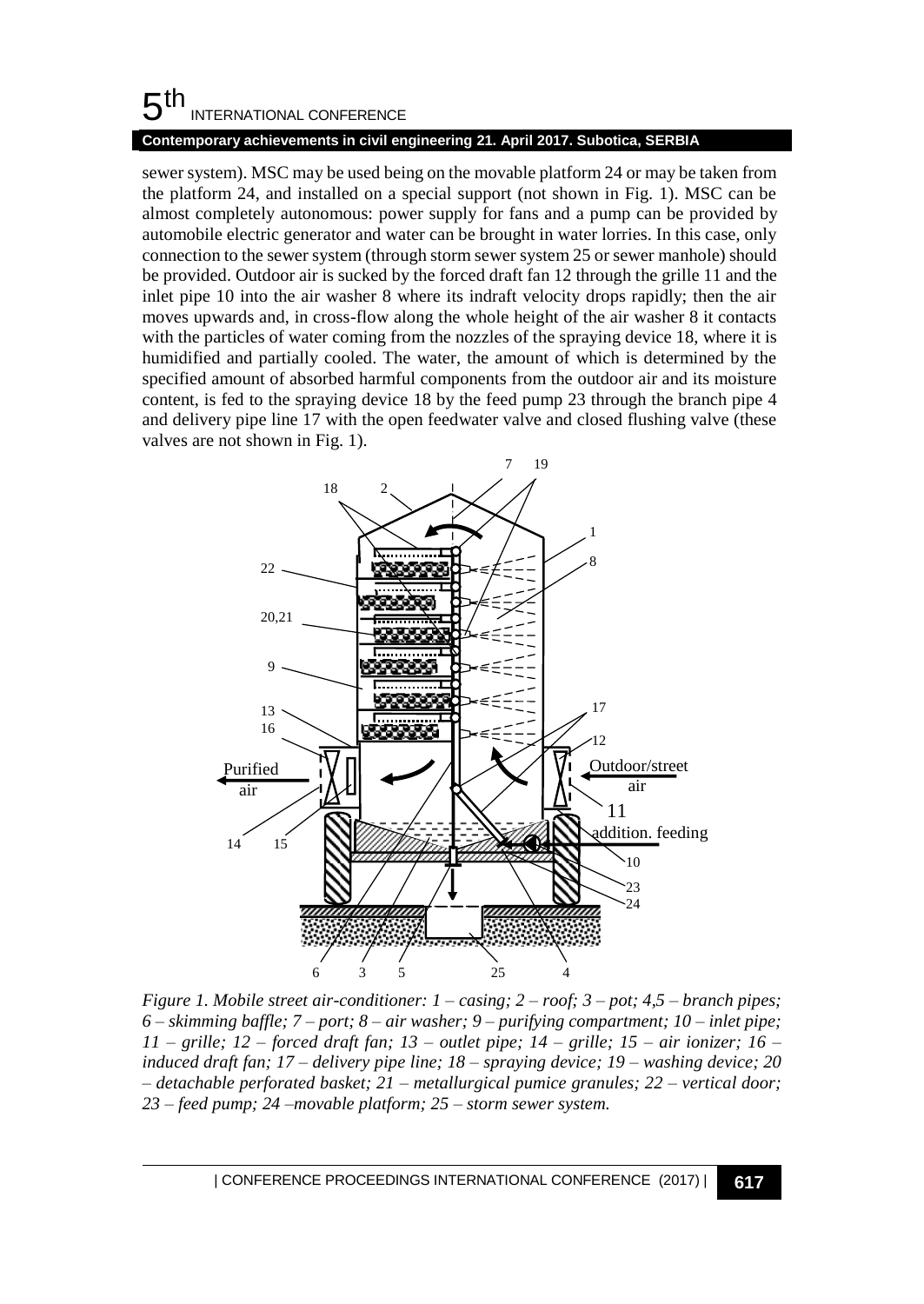# $5$ . међународна конференција

### **Савремена достигнућа у грађевинарству 21. април 2017. Суботица, СРБИЈА**

At the same time with the above described process, in the air washer 8 water captures dust and soot particles and interfacial contact of spray water and air occurs; these result in the absorption of carbon dioxide  $(CO_2)$  by water, chemical interaction between nitrogen oxides (NO<sub>x</sub>), sulfur oxides (SO<sub>x</sub>), ozone (O<sub>3</sub>), oxygen (O<sub>2</sub>), water (H<sub>2</sub>O) in gas and liquid phases, chemisorption of resulting nitrogen dioxide ( $NO<sub>2</sub>$ ) and sulfur trioxide ( $SO<sub>3</sub>$ ) with water to form nitric  $(HNO<sub>3</sub>)$  and sulfuric  $(H<sub>2</sub>SO<sub>4</sub>)$  acids. The resulting acidified water saturated with carbon dioxide and mechanical impurities flows into the pot 3 and then together with the dirt through the branch pipe 5 into the storm sewer system 25; after that the mixture of fresh and acidified water is again fed by the feed pump 23 through the branch pipe 4 to the air washer 8. Purified from carbon dioxide and from some portion of oxides of nitrogen and sulfur, dust and soot, humidified and partially cooled outdoor air with acidified water particles goes from the air washer 8 through the port 7 to the purifying compartment 9; then it goes downwards through the detachable perforated baskets 20 filled with the pumice granules 21 made of basic metallurgical slags, the diameters of granules range from 20 mm to 40 mm (the diameter of the granules 21 was specified according to the conditions of providing the minimum aerodynamic drag of the purifying compartment 9 and the standard list of granule sizes for metallurgical pumice). Adsorbed from outside air oxides of nitrogen and sulfur have high reactivity in the pores of the granules 21due to their interaction with the surface of the adsorbent i.e. the surface of slag pumice granules [10, p. 298], and, therefore, they oxidize with oxygen at a rate greater than during the gas phase with the formation of  $NO<sub>2</sub>$  and  $SO<sub>3</sub>$  which are easily soluble in water;  $NO<sub>2</sub>$  and  $SO<sub>3</sub>$ , in turn, react with the acidified water particles remaining in the pores of the granules 21 to form the corresponding acids  $HNO<sub>3</sub>$  and  $H2SO<sub>4</sub>$ . In addition, fine particles (dust, soot etc.) settle on the surface and in the pores of the granules 21; as a result, purified and dried air when passing through the air ionizer 15 is enriched with light air ions and with the help of the induced draft fan 16 is fed through the outlet 13 and distribution grille 14 to the pedestrian side of the street.

When the pumice granules 21 in the perforated baskets 20 lose their activity they are subjected to regeneration directly in the air conditioner, which is carried out when the vehicular flow is the lowest (for example, at night). The process of regeneration includes washing the granules 21 from dust, soot and acidified water containing carbon, sulfur and nitrogen oxides. Washing is carried out by supplying feed water through the washing device 19 into the purifying compartment 9. The amount of wash water and washing time is set up by test. Pumice granules 21 are completely replaced once per season.

As a source of water supplied to the air washer 8 to absorb carbon dioxide in large amounts, it is possible to use water from groundwater pumping stations for underground railway (providing that it does not contain harmful impurities) or water brought in water lorries; acidified water discharged through the branch pipe 5 into wastewater disposal system, due to the high content of carbon dioxide will facilitate the process of photosynthesis [12, p. 210] on the irrigation fields of municipal wastewater treatment plants.

The height of the street air conditioner is determined by the area of maximum air pollution of the outdoor air and the allowable dimensions of cargoes transported by motor vehicles; the height mark of the inlet 10 and the outlet 13 pipes is at the height of the working zone of a standing person taking into account the angle of the expansion of the air current flowing from the distribution grille 14. The square of cross-section area, the number and capacity size of the perforated baskets 20, the porosity, size and number of the pumice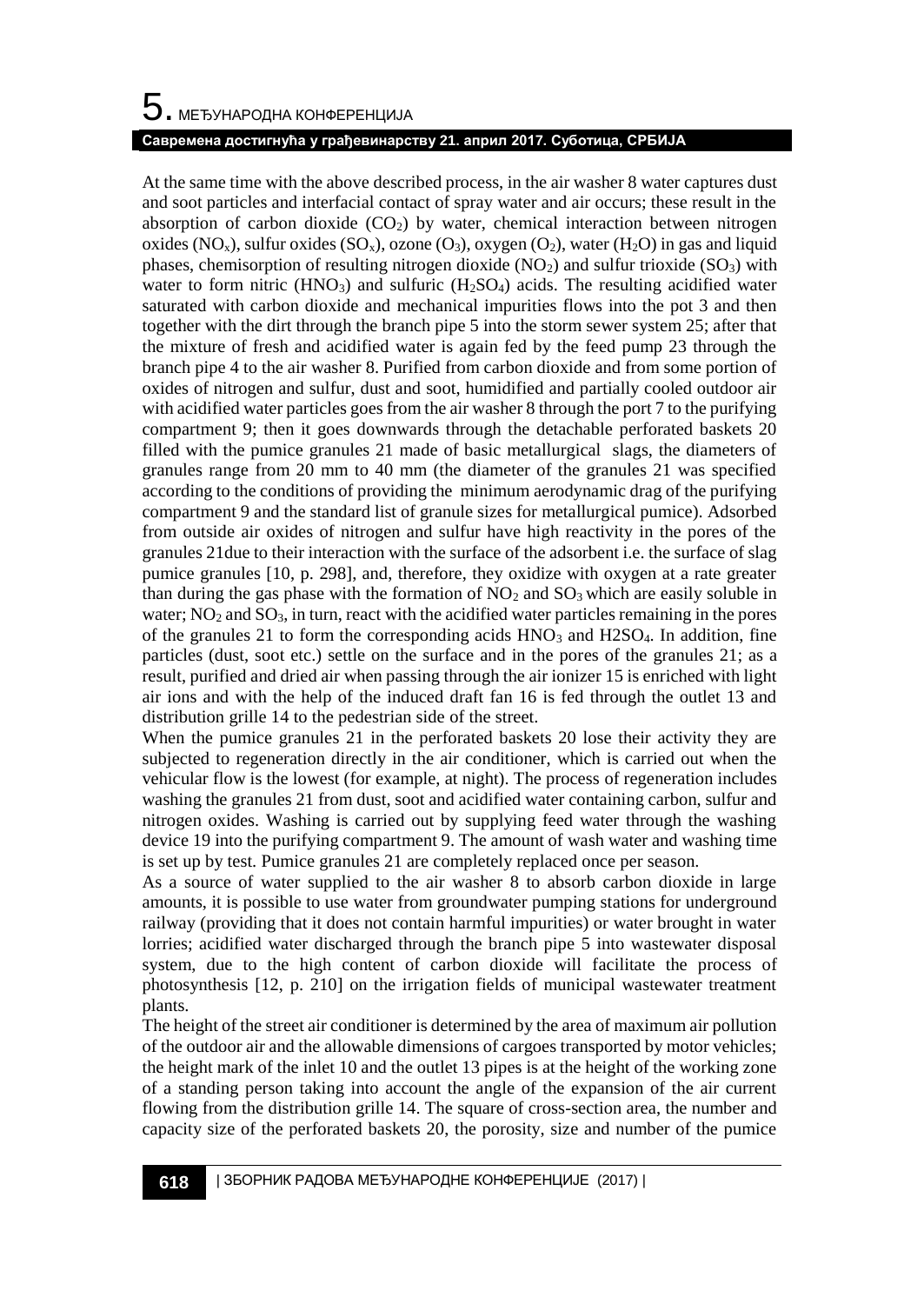#### 5 th INTERNATIONAL CONFERENCE

### **Contemporary achievements in civil engineering 21. April 2017. Subotica, SERBIA**

granules 21, the capacity and performance of the fans 12 and 16, the ionizer 15, the feed pump 23, the capacity size of the pot 3, the absorbing capacity of the purifying compartment 9, the amount of water for spraying in the air washer 8 and for the recirculation are determined by air capacity, air pollution and the required degree of its purification. It is recommended to produce street air-conditioner in the form of standard sections (Fig. 1 shows one section of a street air-conditioner), each of which can operate independently, which makes it possible to increase or decrease the performance of the entire system, depending on the environmental situation in the street.

Thus, the proposed mobile street air-conditioner makes it possible to purify outdoor air from harmful components of exhaust gases of motor-vehicle transport without using expensive and hazardous chemicals, to automate the processes of spraying and washing, and to move the air-conditioner quickly to the most polluted places.

# **2. CONCLUSION**

1. A cheap and affordable type of adsorbent – granulated blast furnace slag (metallurgical pumice) is proposed to carry out the purification of urban outdoor air from harmful components of exhaust gases of motor vehicles.

2. The main physical characteristics of granulated blast furnace slags and the experimental data on their absorbing capacity for harmful components (nitrogen oxides, sulfur oxides, carbon oxides) of exhaust gases of motor vehicles are presented.

3. Engineering solutions (designs of fixed located on the ground, underground street air-conditioners, mobile street air-conditioners) for the implementation of the processes of the purification of urban outdoor air from the exhaust gases of motor vehicles are proposed.

4. The proposed design of street air-conditioners makes it possible to purify outdoor air from harmful components of exhaust gases of motor-vehicle transport without using expensive and hazardous chemicals, to improve its quality by increasing the content of light aeroions in it and to dispose removed harmful components.

# **REFERENCES**

- [1] Goldovskaya L. F. Khimiya okruzhayushchey sredy. M.: Mir, **2005**, 285 s.
- [2] Bogoslovskiy V. N., Kokorin N. Ya., Petrov L. V. Konditsionirovanie vozdukha i kholodosnabzhenie.–M.: Stroyizdat, **1985**, 367 s.
- [3] Ezhov V.S. Patent RF №2425293 MPK F24 F3/60, 53/16. Ulichnyy konditsioner, BIPM № 21, **2011**.
- [4] Ezhov V.S., Kuz'min P.S., Aseev M.A. Patent RF №2499200 MPK F24 F3/16. Podzemnyy ulichnyy konditsioner, BIPM № 32, **2013**.
- [5] Ezhov V.S. Patent RF №2425293 MPK7 F24 F3/16. Mobil'nyy ulichnyy konditsioner, BIPM № 13, **2015**.
- [6] GOST 3476-74 Shlaki domennye i elektrotermofosfornye granulirovannye dlya proizvodstva tsementov. - M.: IPK Izd-vo standartov, **1976**. - 5 s.
- [7] Cherepanov K.A., Chernysh G.I., Dinel't V.M., Sukharev Yu.I. Utilizatsiya vtorichnykh material'nykh resursov v metallurgii. - M.: Metallurgiya, **1994**. 224 s.